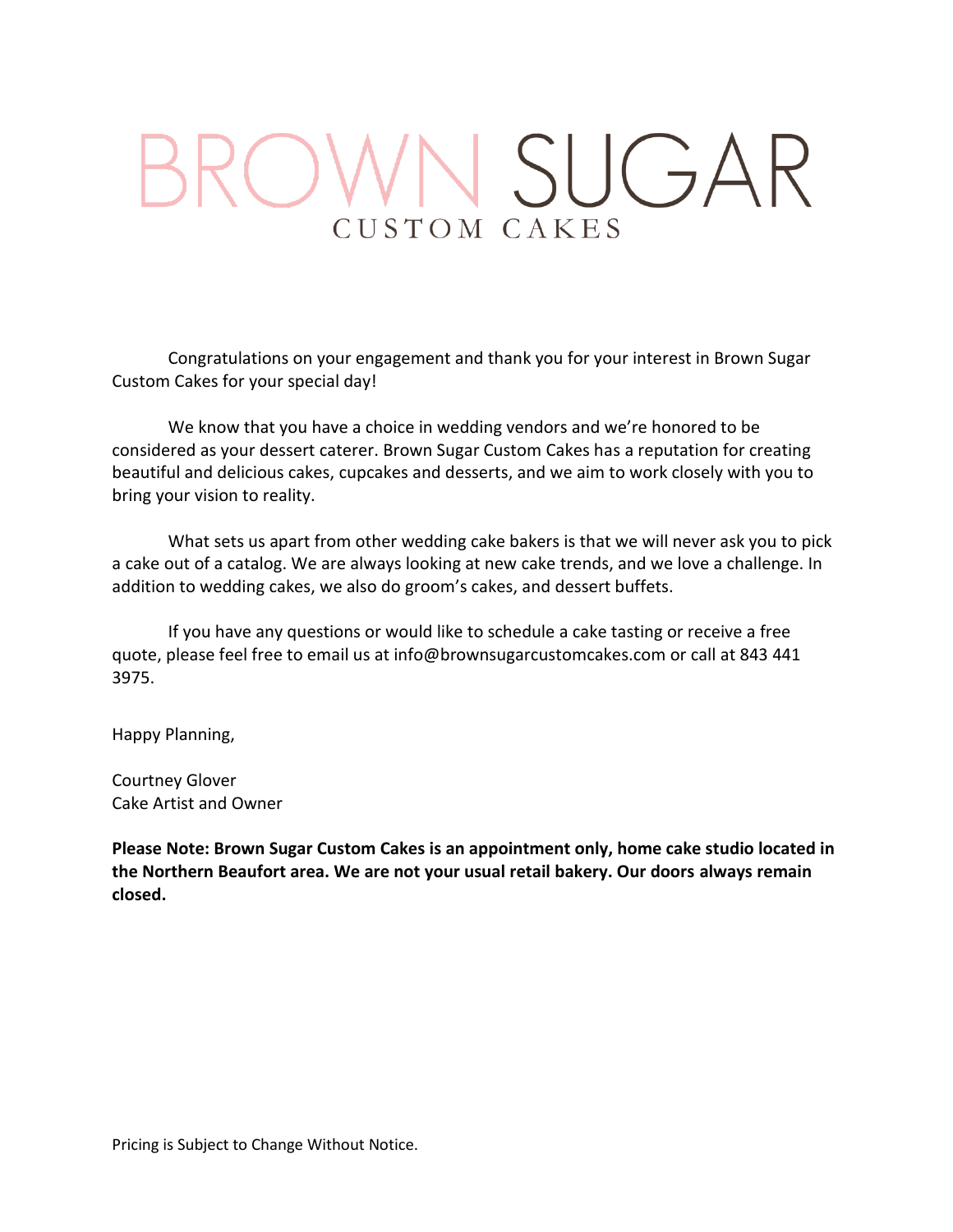#### **Pricing**

Cakes: Our **buttercream** iced wedding cakes begin at **\$4.25- \$5.50** per guest and **fondant** decorated wedding cakes range in price from **\$5.50- \$7.50+** per guest depending upon your design. **There is a minimum of \$350 for wedding cakes (before taxes, delivery, and rentals), with a minimum of 50 guest servings or more.** 

**Sculpted Cakes** start at **\$7.00-\$10.00** per guest with a **minimum of 30 servings**.

**11x 13, 3-layer, basic cake flavor, supplemental cakes are available for a fee of \$135 each, and feeds approx. 75. Supplemental sheet cakes are only available for guest counts of 130 and up. We only do faux cake layers for cakes 5 tiers and up.**

#### **Cake Tasting Boxes**

**Due to COVID 19, we no longer will be doing in person cake tastings. You are welcome to order a cake tasting box and discuss a pickup time and location with the decorator.** 

**Cake tasting boxes are a prepaid fee of \$25 for two people. \$10 extra per person. Pick up at our home cake studio or in Beaufort City limits is included. A Bluffton or Hilton Head pick up is an extra \$10 for delivery.**

**If you secured your wedding date with a deposit before the tasting, the cake tasting box is free up to 2 people.** 

**If you do not book with us, the fee goes towards the supplies used for the tasting.** 

**Contact us for more information.** 

#### **Reserving your Date**

**.**

To reserve your wedding date, **a \$350.00 deposit and a signed contract on file is required. Deposits are nonrefundable even if your event is cancelled or postponed for any reason.** 

**Your order is not guaranteed without a signed contract and a deposit. We book first come, first paid deposit basis. Your date is unconfirmed, and available to others, until both a deposit and a contract is received and on file. Receiving a quote does not reserve your date, and pricing is subject to change without notice**.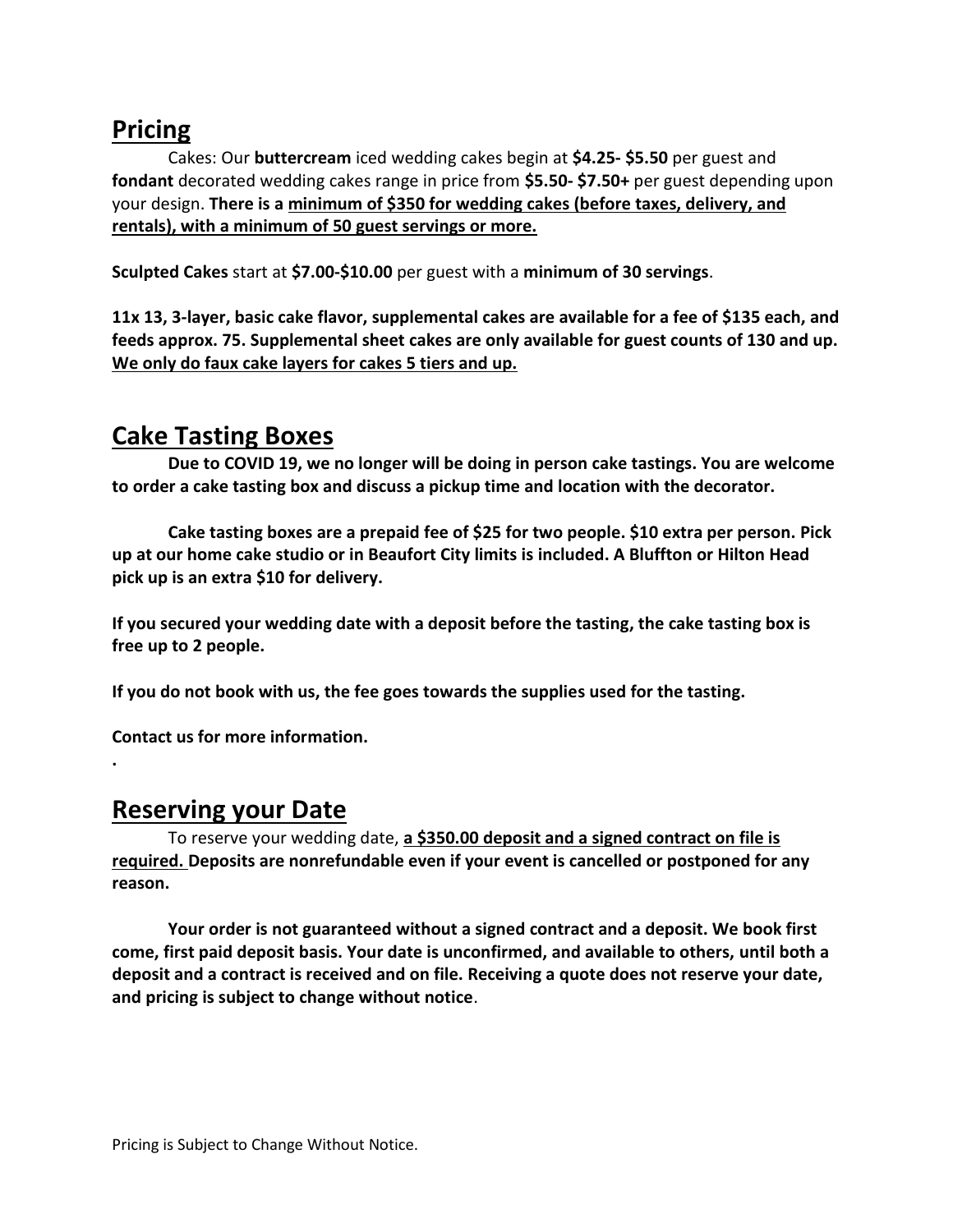# **Outdoor Events**

Buttercream cakes can only be made for indoor, air-conditioned venues or outdoor events during the late fall, winter, and early spring. **All outdoor or non-air-conditioned venues must order a fondant cake, No Exceptions. We will not do outdoor events in May-September unless an airconditioned space or refrigeration is provided for the cake, buttercream, or fondant.** 

If you still prefer a buttercream cake for an outside venue, Brown Sugar Custom Cakes is not liable for damaged cakes.

# **Flowers and Cake Toppers**

**We do not provide fresh flowers for cakes.** Flowers must be obtained from an outside source (florist, online, grocery store). We would gladly arrange fresh florals on the cake if provided, but we do not provide them. They are not included in your order if shown on an inspiration cake picture.

We do not suggest pedestal cake toppers because of the weight factor. If you are unsure about a cake topper, please contact us first before purchasing. Brown Sugar Custom Cakes reserves the right to refuse to place a cake topper because of the size and weight.

## **Delivery and Set-Up**

**Delivery services are for wedding orders only, which meet or exceed the \$350 minimum. We do not allow pick-up of any wedding cake orders. Delivery only.** 

\*If your ceremony/reception is being held at a place with front gate security, please make sure there is a pass waiting for us. Security is very strict at some places, and failure to notify security in advance and provide the proper passes could result in extra incurred charges.

Downtown Beaufort, Bray's Island, Military Bases, Ridgeland/Yemassee \*- \$35.00-\$45.00 Lady's Island, Coosaw, Dataw Island\*, Saint Helena- \$55.00-\$75.00 Fripp Island\*, Okatie\*- \$75.00 Bluffton\*, Hilton Head\*- \$85.00-\$95.00 Palmetto Dunes Resort\*-\$110.00 West Ashley/Downtown Charleston, Downtown Savannah- \$125-\$150

Locations not listed, please contact us for rates. We do not deliver to Daufuskie Island.